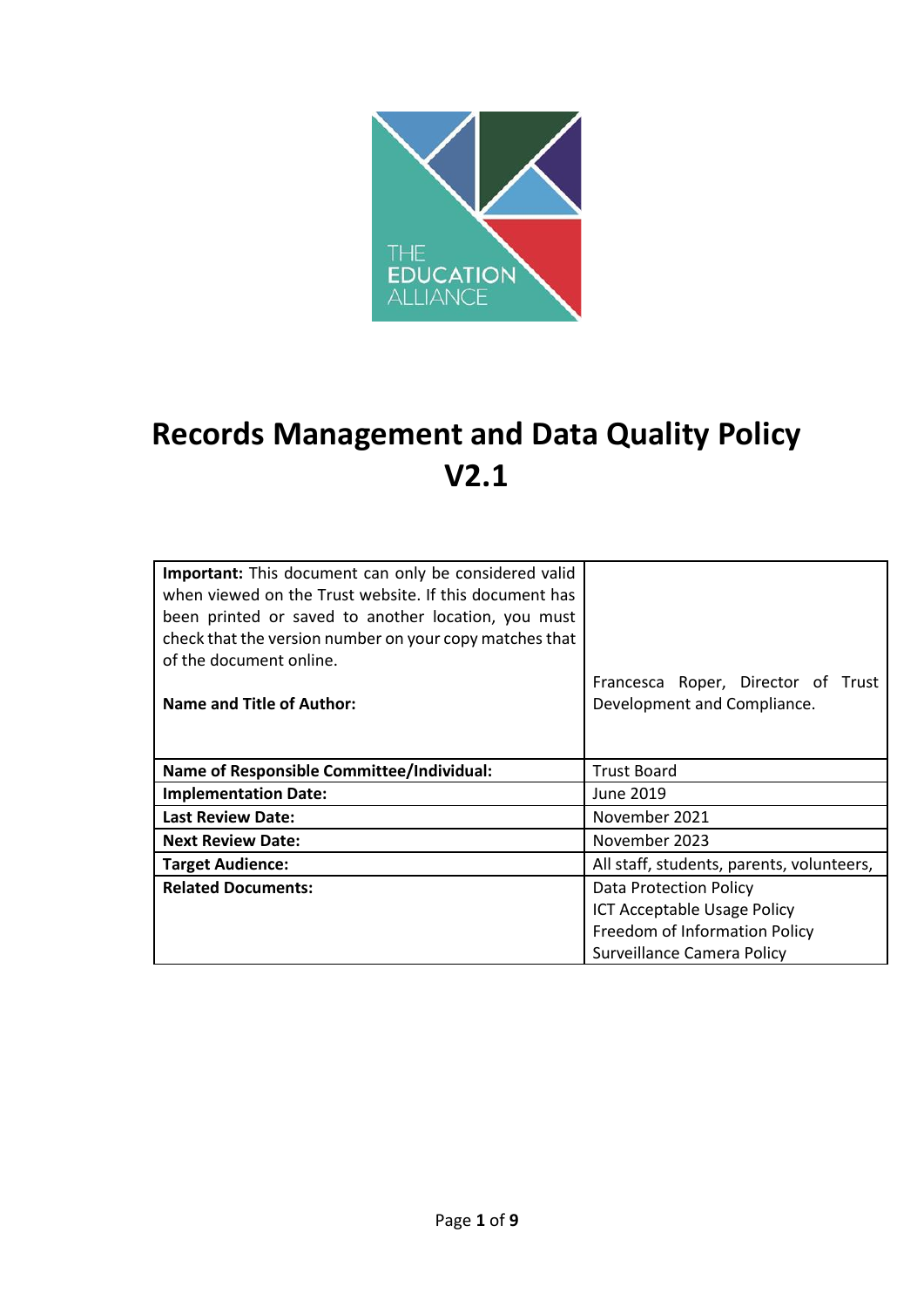#### **Contents**

| <b>Section</b>          |                                        | Page           |
|-------------------------|----------------------------------------|----------------|
| <b>Policy Statement</b> |                                        | $\overline{2}$ |
| 1.                      | Purpose and Scope                      | 2              |
| 2.                      | Roles and Responsibilities             | 3              |
| 3.                      | <b>Equality and Diversity</b>          | 3              |
| 4.                      | Definitions                            | 3              |
| 5.                      | <b>Policy Statement</b>                | 4              |
| 6.                      | <b>Trust School Requirements</b>       | 6              |
| 7.                      | Links to other policies and strategies | 5              |
| 8.                      | <b>Managing Records</b>                | 5              |
| 9.                      | Data Inventory                         | 6              |
| 10.                     | Data Quality                           | 6              |
| 11.                     | Training                               | 7              |
| 12.                     | <b>Outcomes and Impacts</b>            | 7              |
| 13.                     | Policy Implementation                  | 7              |
| 14.                     | Evaluation                             |                |
| 15.                     | References                             |                |
|                         | Appendix 1                             | 8              |

#### **POLICY STATEMENT**

We are here to make great schools and happier, stronger communities so that people have better lives. We do this by:

- Always doing what is right
- Trusting in each other and standing shoulder to shoulder
- Doing what we know makes the difference

Doing what is right means always acting with integrity, in the interests of others and being honest, open and transparent.

#### **1. PURPOSE AND SCOPE**

Records management is vital to the delivery of The Education Alliances' services. Effective records management helps ensure that we have the right information at the right time to make the right decisions.

Data quality is crucial to this and the availability of complete, accurate and timely data is vital to deliver services, evidence service improvements and provide good/effective governance.

To effectively meet the requirements of the General Data Protection Regulation, the Data Protection Act 2018 and Freedom of Information.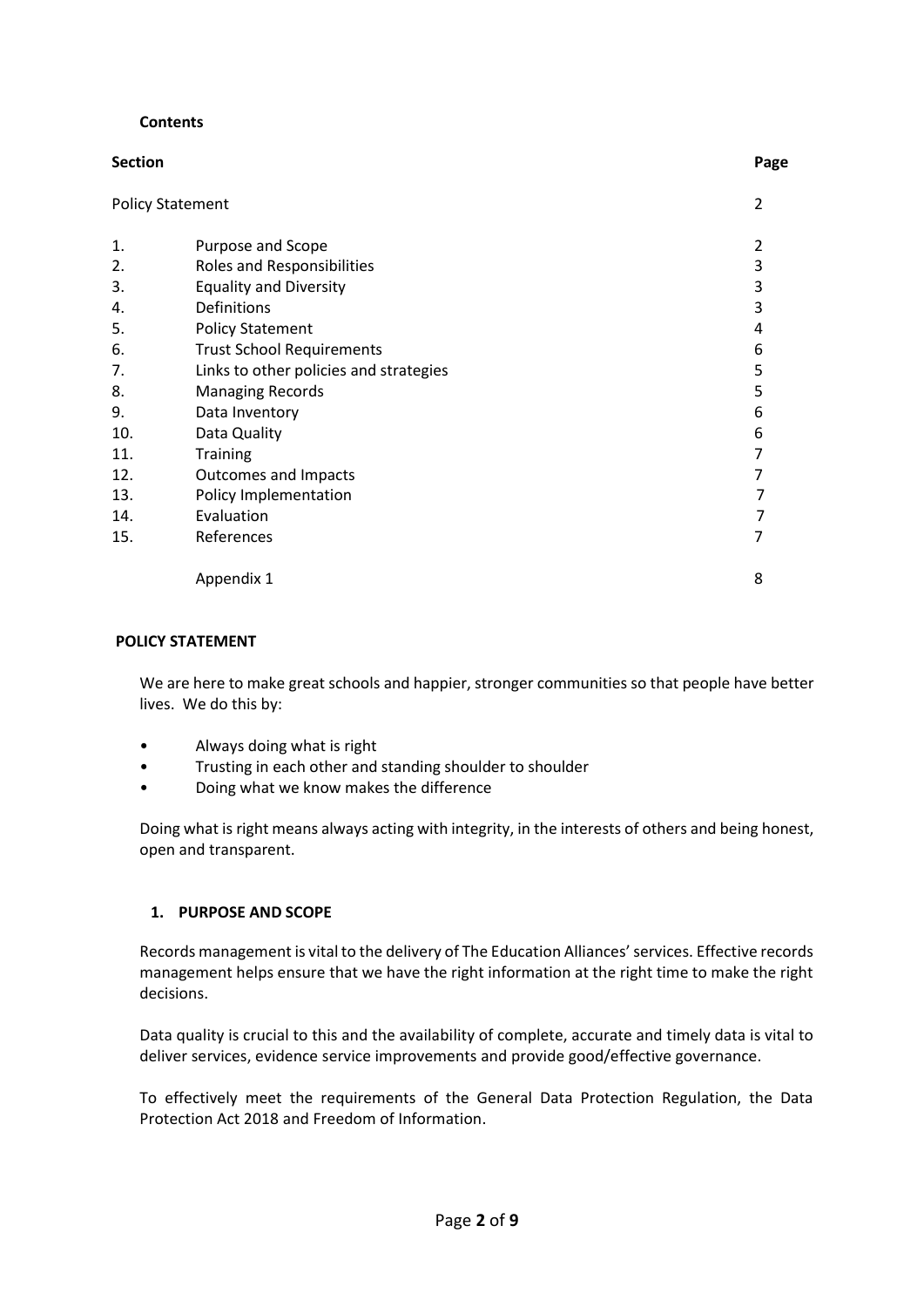#### **2. ROLES AND RESPONSIBILITIES**

The Trust Board is responsible for approving this policy and the Education Alliance is the data controller as defined by data protection legislation.

**Local Governing Bodies and Headteachers** should ensure this policy is applied fairly and consistently within their schools, monitoring the effectiveness of this policy.

The **CEO and Executive Principal** are responsible for ensuring that staff and others adhere to this policy and that all staff are aware of the Expectations and Code of Practice.

**Headteachers** and the school **Senior leadership team** holds responsibility for ensuring compliance with this policy in each school.

To ensure compliance, the Trust are responsible for ensuring that the school sites they have responsibility for have processes and procedures in places which comply with this policy.

## **3. EQUALITY AND DIVERSITY**

The Trust is committed to:

- Promoting equality and diversity in its policies, procedures and guidelines, adhering to the Equality Act 2010.
- Delivering high quality teaching and services that meet the diverse needs of its student population and its workforce, ensuring that no individual or group is disadvantaged.
- If any aspect of this policy or procedure causes an employee difficulty on account of any disability they may have, or if the employee needs assistance because English is not their first language, the employee should raise this issue with the HR Department at the earliest opportunity and appropriate arrangements will be made.

#### **4 Definitions for the Purposes of this Policy**

For the purposes of this policy, the following definitions are in relation to records management.

Records Management - the supervision and administration of digital or paper records, regardless of format. Records management activities include the creation (including data quality), receipt, maintenance, use and disposal of records.

Record - information created, received and maintained as evidence and information by an organisation or person in pursuance of legal obligations or in the transaction of business. This includes records in all physical and electronic formats, including, but not restricted to:

- CDs, DVDs, Blu-Ray
- Databases and spreadsheets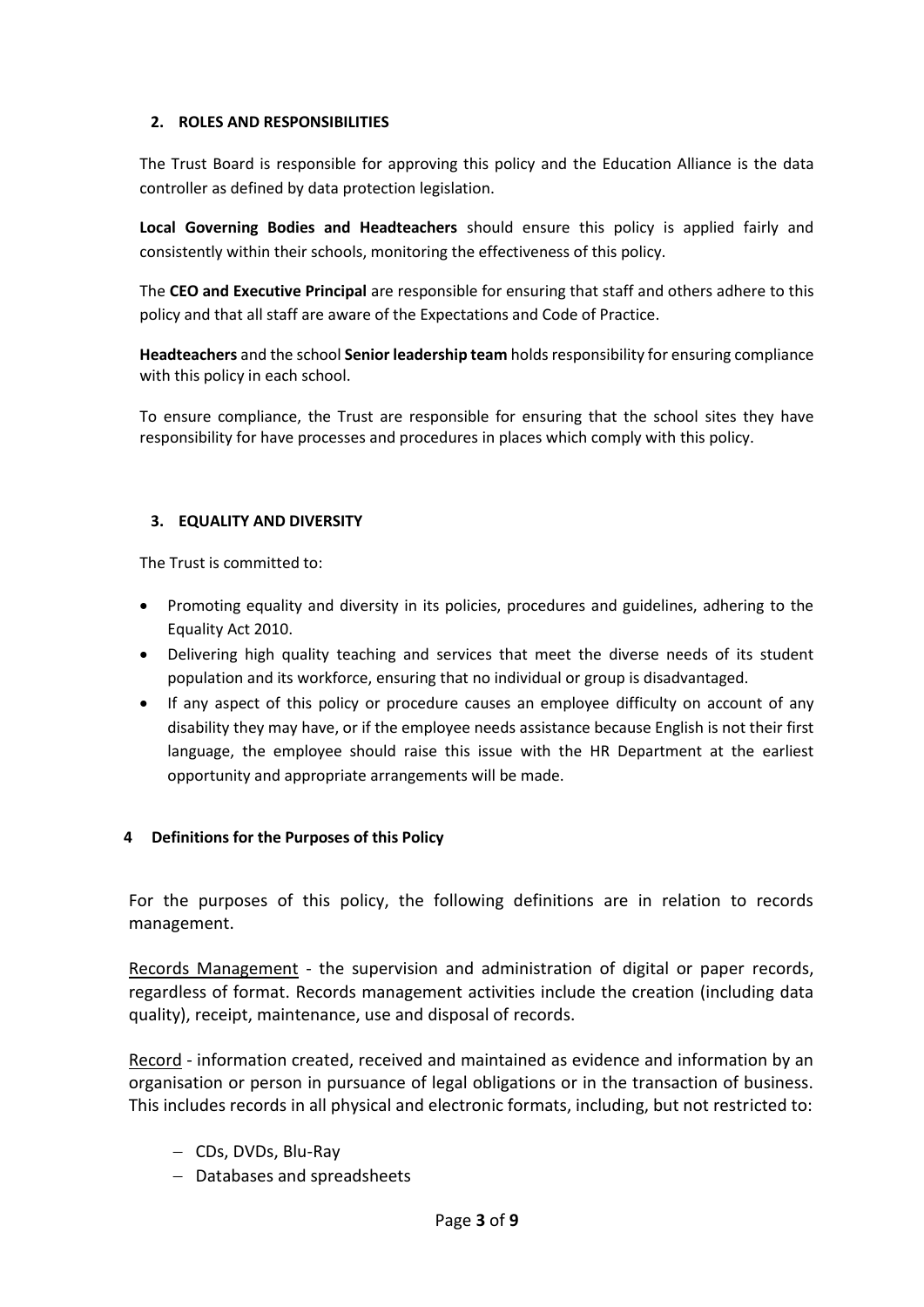- Electronic documents
- $-$  E-mails
- $-$  Paper files/documents
- Microform, including microfiches & microfilm
- Published web content (Intranet/Internet/Extranet), including records created in social media used for business purposes
- Records stored on removable media, such memory sticks
- Visual images, such as photographs and videos
- Audio, such as voicemail

## **5 Policy Statement**

The Education Alliance Multi Academy Trust is committed to creating, keeping and managing records which document its principal activities. Increasing reliance is placed on information and the need for reliable data has become more critical. Good quality data is essential for supporting decision making and The Education Alliance needs arrangements in place to ensure the quality of its data. These records are the Trust's corporate memory.

To maximise our potential, records will be accurate and of a high quality, in order for staff to be able to trust the records they use. Records will be retained for as long as they are required for legislative, business, accountability, or cultural purposes. They will be stored in a manner and location that enables the Trust to have an appropriate level of control over their management and be disposed of appropriately. Where The Education Alliance's records are shared, it will be done in a lawful and secure manner.

The Trust will follow agreed practice and comply with all legislative requirements with regard to the creation, storage and management of its records.

#### **6 Trust School Requirements**

Records and information are vital to the effective operation of the Trust. Records are the basis on which decisions are made, services provided and policies developed. Effective records management supports the Trust's work in all areas of Trust business and supports the Trust's priorities.

The Trust Executive Team are responsible for ensuring the records management function is adequately resourced and supported.

To ensure compliance, the Director of Trust Development and Compliance is designated as taking responsibility that the Trust, and staff, are responsible for and have effective management of records and data quality and adherence to this policy. The Director of Trust Development and Compliance will ensure that access to their information assets is appropriate and up to date, taking in to account the Data Protection Policy and the need to protect personal data.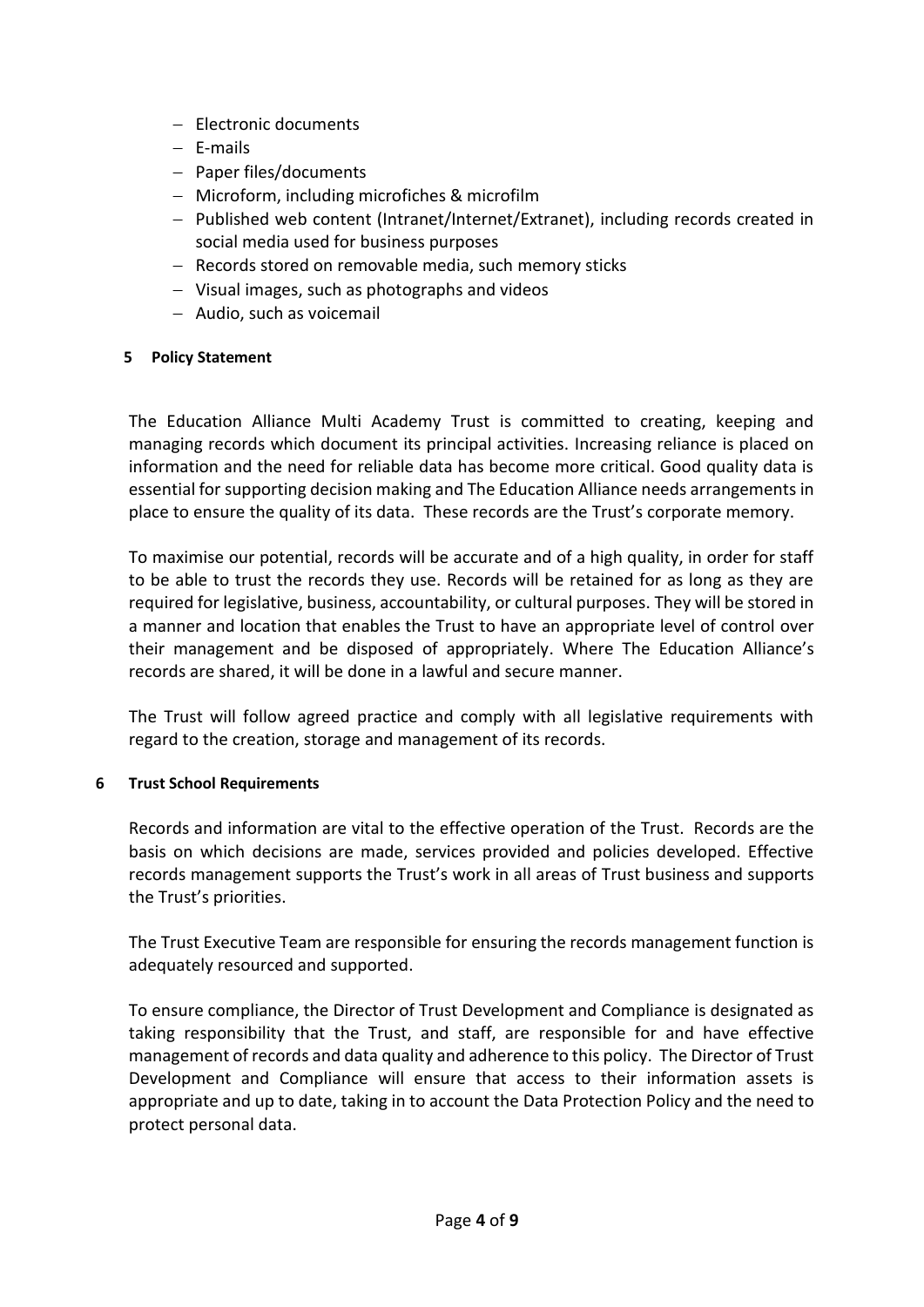The Executive Team will oversee the work of the Director of Trust Development and Compliance ensuring compliance with this policy and will also ensure that all information asset registers are completed to demonstrate compliance with data protection legislation, specifically the required records of processing activity and the Trust's Data Protection Policy.

The Director of Trust Development and Compliance should actively monitor compliance with this Policy. Ensuring that records are created and filed in line with the agreed filing convention and appropriate classification. Retention and disposal schedules, including schedules of documents for transfer to Archives, are kept up to date and all disposal decisions are properly recorded with a formal record of transfer maintained in accordance with the agreed procedure.

Managers should ensure that processes are in place to support employees in respect of creating and maintaining records. Consideration must be given to this policy, as well as to how records required for permanent preservation are transferred to Archives.

Employees are responsible for creating and maintaining records in relation to their work. All reasonable efforts must be made to ensure the quality of data, as all employees are responsible for the data they record. Employees must never knowingly record data which is inaccurate or incomplete. Records should be created and filed in line with agreed processes (including classifications, agreed file naming conventions and appropriate designation in the header and footer).

#### **7 Links to other Policies and Strategies**

This policy links to the other Trust documents:

- [Data](http://insight.eastriding.gov.uk/corporate-information/strategies-plans/) Protection Policy
- ICT Acceptable Usage Policy
- **•** Freedom of Information Policy
- Surveillance Camera Policy
- TEAL Retention Guidelines

#### **8 Managing Records**

Records management is a core Trust function. The Education Alliance ensures that it creates the records it will need for its business. All records are recorded and presented in line with all relevant legal provisions, regulations and central standards.

The Trust has timely access to all relevant information and records are kept only as long as is necessary to comply with legal, administrative and financial requirements.

All records are properly titled, referenced and indexed; all records are stored in accordance with the relevant storage system.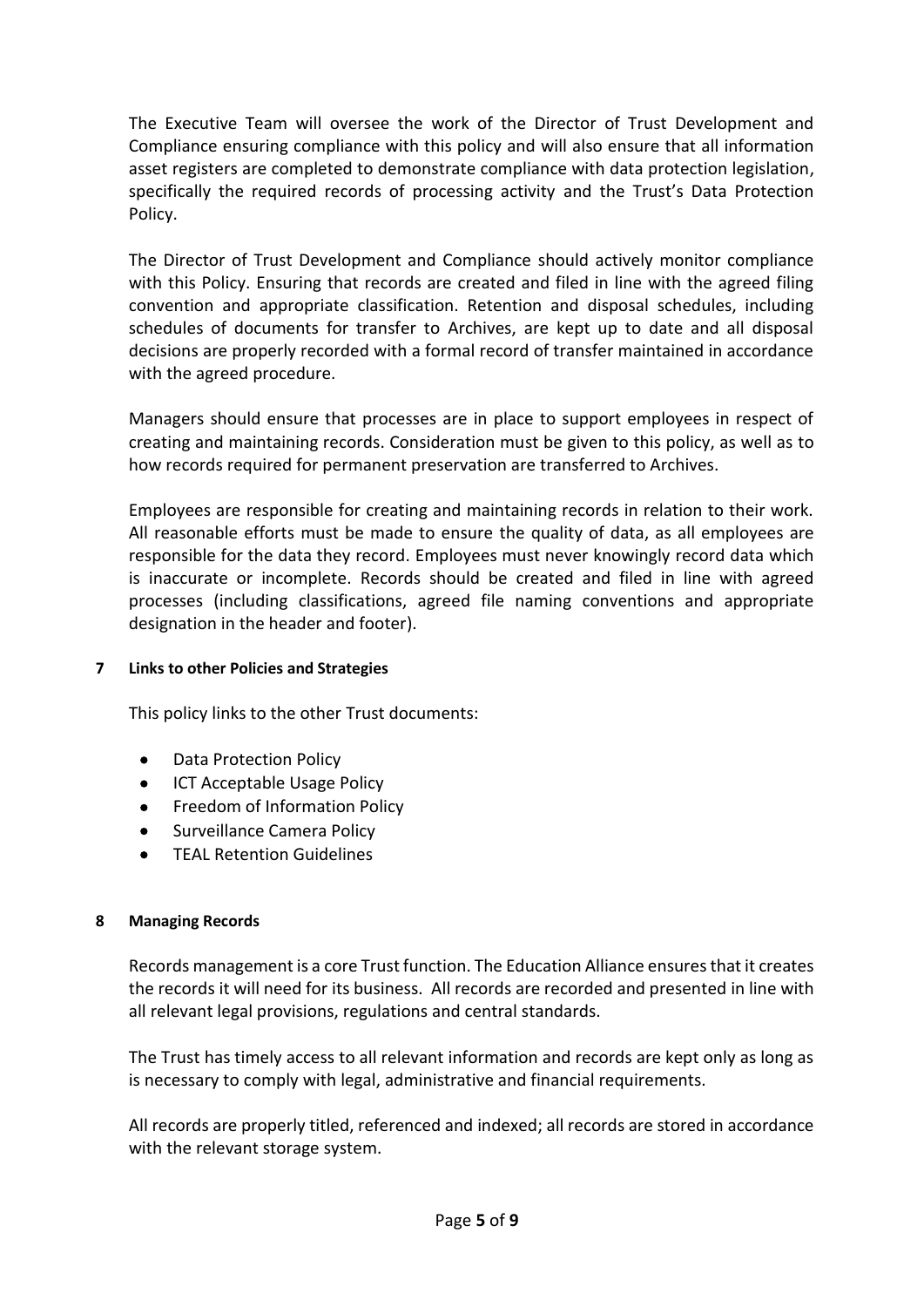All records are authentic and reliable version controls are in place to ensure that changes are recognised and taken into account during any decision making process.

Data quality forms a fundamental part of any record. Robust processes should be in place to evidence how the Trust meets common data quality standards (Section 10).

All disposal decisions are fully recorded and authorisation for disposal evidenced in line with agreed delegations.

Records required for permanent retention for evidential and historical purposes are transferred to Archives, and the transfer decision and custody recorded.

#### **9 Data Inventory**

The Director of Trust Development and Compliance keeps an information asset register of their information assets which is used as part of the risk-assessment process.

Information asset registers are kept up to date and reflect changes including office moves, restructures, staffing changes and the procurement of new systems, and are reviewed at least annually.

Individual pieces of information should be grouped into manageable portions. There is no need to assess every individual file and database entry; by grouping a set of information at an appropriate level you identify an information asset.

The information asset register holds retention schedule information that sets out periods for which records should be retained, appropriate disposal actions and which records will be selected for permanent preservation.

Information asset registers are made available to all staff. The retention schedules are published on the internet to ensure the Trust is transparent in its use of information.

#### **10 Data Quality**

Data quality is a fundamental part of the Trust's approach to records management. Data will be regarded as high quality if it meets the following common data quality standards:

- Accurate (reflects what is being described/captured/copied)
- Valid (conforms to recognised standards, data reflects stable and consistent collection and the source is known)
- Timely (available when needed and within a reasonable time period)
- Relevant (only relevant data of value is collected, analysed and used)
- Complete (all relevant data is recorded)

Appendix 1 outlines in more detail the common data quality standards expected to ensure high quality data is recorded/used.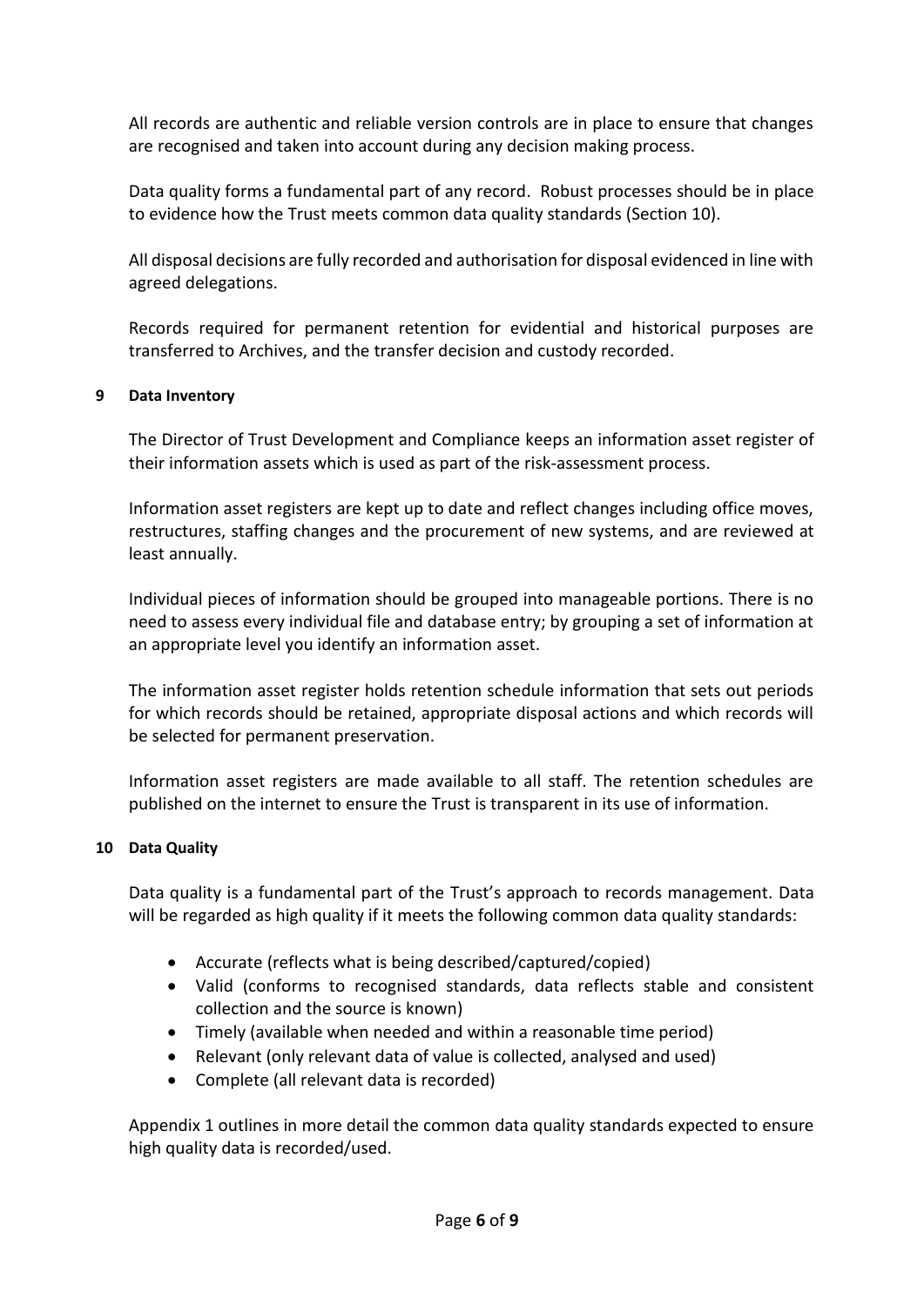#### **11 Training**

It is the Trust's policy that all employees, who require it, are trained on the role of records management during induction and undertake refresher training as required. The Trust will accordingly ensure that records management training is available for employees.

In order to minimise errors and achieve good data quality, employees will be supported in their work and appropriate training will be provided to ensure common data quality standards (Section 13) are adhered to.

Records management training is a crucial part of staff awareness. All individuals need to be aware of their obligations relating to records as part of their Trust duties. Failure to adhere to this policy can result in serious misconduct and could lead to the prosecution of employees.

#### **12 Outcomes and impacts**

- All records in the Trust's possession are properly created, kept and managed and considered by all staff as an essential asset to the organisation.
- Information is held in line with data protection legislation and the Trust's data protection policy.
- Data quality is improved and processes are in place which evidence the importance placed upon data quality by the Trust.
- Ensure services and employees understand records management practices.
- That the trust has a information asset register and record of processing activities.

#### **13 Policy Implementation**

This policy applies to all Trust records during their life cycle, irrespective of the technology used to create and store them. The implementation of the Records Management and Data Quality Policy will be overseen as appropriate by:

- The Education Alliance Executive Team
- Audit and Risk Committee

#### **14 Evaluation**

The Records Management and Data Quality Policy will be subject to a biennial review to ensure that it is appropriate and responsive to all relevant legislation and guidance.

#### **15 References**

[Freedom of Information Act 2000, Section 46 Code of Practice](https://ico.org.uk/media/for-organisations/documents/1624142/section-46-code-of-practice-records-management-foia-and-eir.pdf) – records management [Freedom of Information Act 2000](https://www.legislation.gov.uk/ukpga/2000/36/contents) [Data Protection Act 2018](https://services.parliament.uk/bills/2017-19/dataprotection.html) [General Data Protection Regulation](http://eur-lex.europa.eu/legal-content/EN/TXT/?uri=OJ%3AL%3A2016%3A119%3ATOC) [Information Commissioners Of](https://ico.org.uk/)fice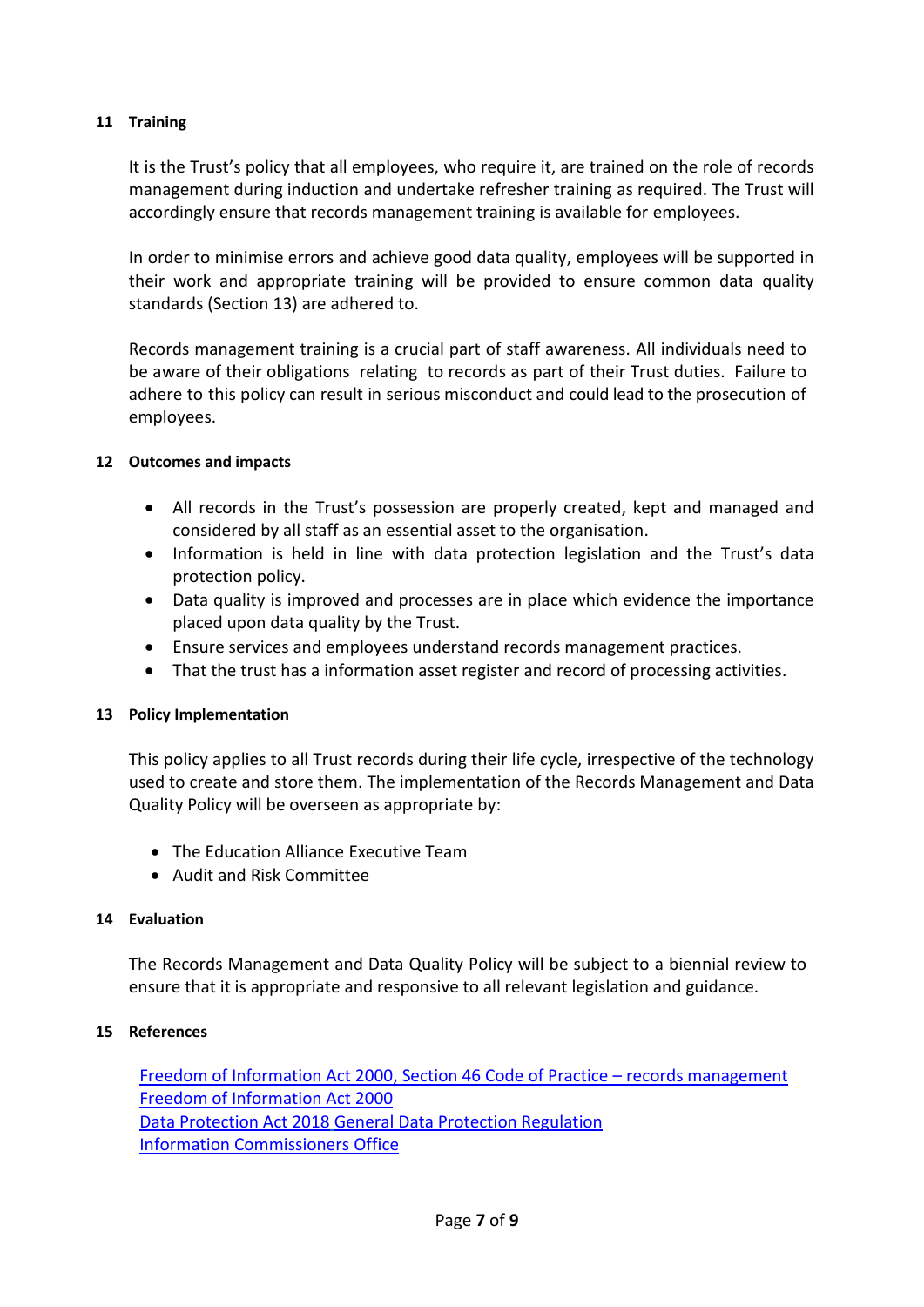# **Appendix 1**

# **Common Data Quality Standards Checklist**

#### **1. Accuracy**

- $\checkmark$  Data is sufficiently accurate for its intended purposes.
- $\checkmark$  Data should be captured once only, although it may have multiple uses.
- $\checkmark$  Data will be checked at the point of collection.
- $\checkmark$  Evidence that data has been checked and validated for accuracy should be available.

Example - When updating a pupil's data the fields should be checked with the individual to ensure they are correct, this could include verbal communication with the individual and validation against existing data.

## **2. Validity**

- $\checkmark$  Data should be recorded and used in compliance with relevant requirements, including the correct application of any rules or definitions.
- $\checkmark$  A consistent data collection process is used.
- $\checkmark$  Employees collecting data are suitably trained/supervised.
- $\checkmark$  Data should be from primary sources wherever possible.
- $\checkmark$  Any data quality issues are identified, assessed and rectified.

Example – A database extract contains the information which is needed for a report. The source of the extract is not clear or why it was created in the first place. In this scenario the information cannot be trusted and the information should be extracted again or checked against the source database.

#### **3. Timeliness**

- $\checkmark$  Data should be captured as quickly as possible after the event or activity and must be available for the intended use within a reasonable time period.
- $\checkmark$  Data must be available quickly and frequently enough to support information needs and to influence decision making.

Example – Having held a meeting with a parent the relevant record for the pupil is required to be updated. Should this not happen within a reasonable/pre agreed timescales the risk of unnecessary contact/intervention or inaccurate data being recorded increases.

## **4. Relevance**

 $\checkmark$  Data captured should be relevant to the purposes for which it is used. If data is not required within a documented process it should not be recorded